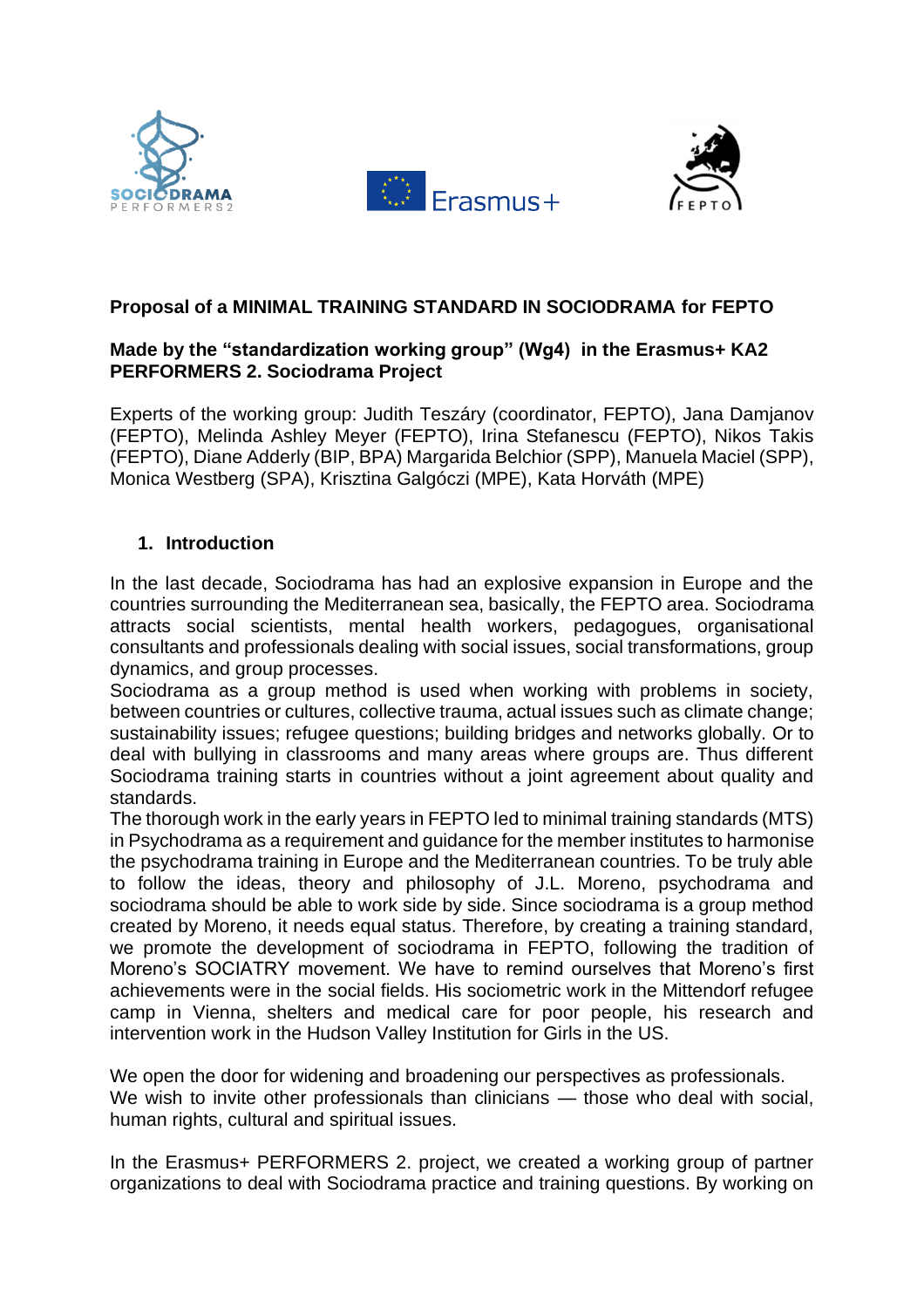the method's minimal training standard, we step forward to protect the interest of the sociodramatists and the quality of the method, to establish and maintain high professional and ethical norms.

Some of the partners participating in this work had their background in the sociodrama training of the BPA (British Psychodrama Association). This training was inspired by the ANZPA Australian Psychodrama Association's training. This organization had right from the beginning sociodrama training besides psychodrama in its curriculum. The Portuguese Psychodrama Society (SPP) also has a separate sociodrama curriculum besides its psychodrama training. Another part of the experts came from this sociodrama school.

The Minimal Training Standard in Sociodrama does not aim to rule the sociodrama training in detail but to give qualitative and quantitative standards guidelines. The training institutes are free to build their own training programs. In creating the standards of Sociodrama, we followed the model of the already existing MTS in Psychodrama and Child Psychodrama.

The most important criticism concerning this model, says that people today do not wish to follow a long training but rather wish to have modules or shorter workshops, which is more manageable economically. For FEPTO as a partner organisation in the project, it was crucial to safeguard the quality of sociodrama training, uphold a high quality standard and protect the interest of sociodramatists.

## **2. Proposal for the sociodrama minimal training standard**

|    | <b>Modules</b>                                              | <b>Short description</b>                                                   | <b>FEPTO</b><br>Psychodrama<br>standard<br>(hours) | <b>PERFORMERS</b><br><b>Proposal for</b><br>Sociodrama<br>standard (hours) |
|----|-------------------------------------------------------------|----------------------------------------------------------------------------|----------------------------------------------------|----------------------------------------------------------------------------|
| 1. | Self-experience                                             | psychodrama self experience                                                | 200                                                | 150                                                                        |
| 2. |                                                             | Sociodrama self experience                                                 |                                                    | 50                                                                         |
| 3  | Theory and<br>techniques of the<br><b>Morenian methods:</b> | Sociodrama, Sociometry,<br>Psychodrama, Role training and<br><b>Ethics</b> |                                                    | 125                                                                        |
| 4. | <b>Training in</b><br>conducting inside an                  | Sociodrama leader training                                                 | 200                                                | 120                                                                        |
| 5. | advanced training<br>group                                  | Sociodrama project                                                         |                                                    | 80                                                                         |

### **QUANTITATIVE REQUIREMENT**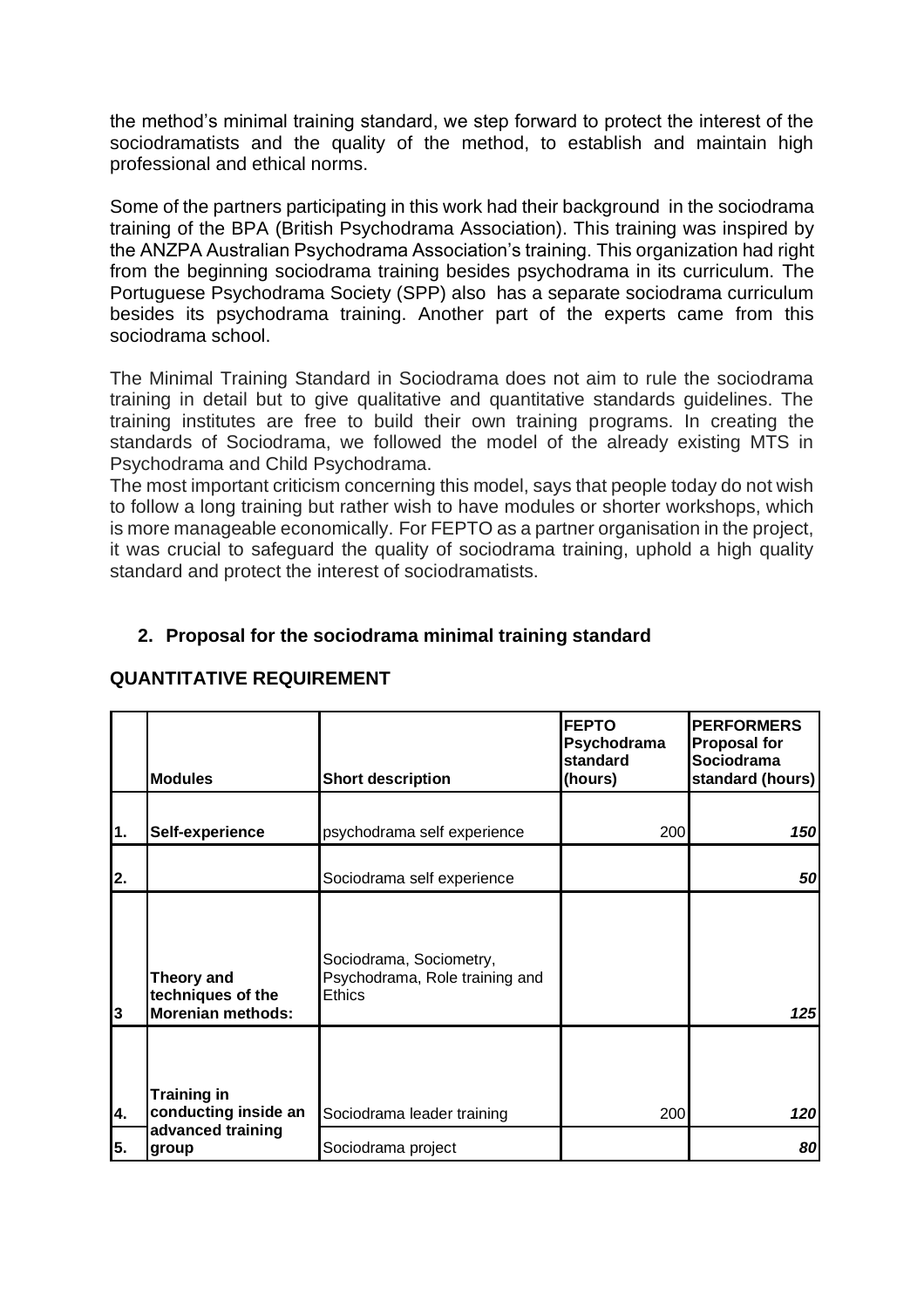| 6. | To be decided freely<br>by the institute of the<br>trainee. | Domestic and international<br>workshops in sociodrama (min 50<br>hours) and in sd research (min.<br>20 hours) | 120 |     |
|----|-------------------------------------------------------------|---------------------------------------------------------------------------------------------------------------|-----|-----|
| 7. | Own sociodrama<br>practice hours<br>(supervised)            |                                                                                                               | 160 | 100 |
| 8. | <b>Supervision</b>                                          |                                                                                                               | 80  | 60  |
|    | <b>TOTAL (hours)</b>                                        |                                                                                                               | 880 | 755 |

Explanation of the quantitative standard:

#### **Modules**

(1 - 8) 525 hours out of 755 are contact hours within a continuous training group (online or in-person depending on the conditions).

(1-8) One hour is 45 minutes of pure PD/SD work from actual start till the end.

(1) Self-experience in psychodrama should be in a continuous PD group and should proceed the sociodrama training

(2) Self-experience in sociodrama should be the first part of the sociodrama training.

(3) Theoretical formation should be an integral part of the training of directing.

(4) Contact training hours are the hours of training in professional contact with a sociodrama trainer. These contact hours are for sociodrama self-experience, for theory and techniques and training of directing.

(5) A sociodrama project: The trainees plan to carry out a sociodramatic intervention from the beginning of the training and proceed with it during the whole training.

(6) Freely decided hours by training organisation or trainee (depending on the curriculum) as supplements of previous four subsections: hours of self-experience, hours of theory and techniques, hours of conducting sociodrama and hours of supervision.

(7) Practice hours are hours of practising as a sociodramatist under supervision. The practicum can be in the training group, in a peer group of sociodrama trainees, or autonomous sociodrama practice of the trainee.

Practice hours consist of a.) the session, b.) preparation c.) processing with the codirector before and after the session.

All practice hours should be supervised.

(8) Supervision can be individual or group; it can be direct or indirect supervision.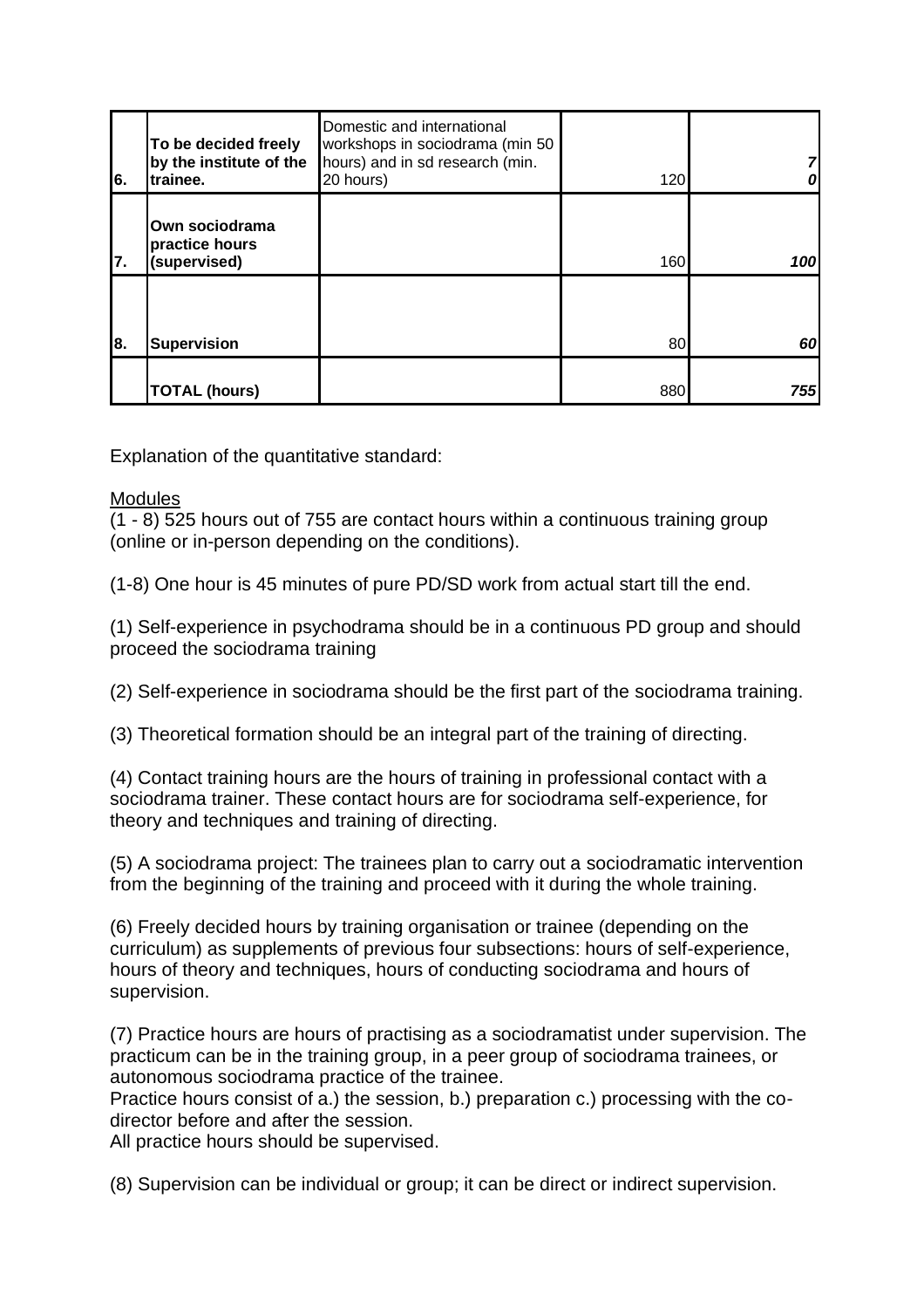# QUALITATIVE REQUIREMENTS

Definition: A Sociodramatist or sociodrama director or sociodrama leader is a person who is recognised as competent to organise and direct sociodrama in groups within their area of competence.

(1) Admittance:

Primary education level for admission of new trainees:

- $\bullet$  BA
- Experience in working with groups
- PD self-experience

Admission procedure. The minimum process is a file or form, an introduction or admission seminar, and a trainer's interview.

### (2) Graduation:

- Fulfillment of the sociodrama training and own practice under supervision (min. 755 hours)
- Thesis about the own sociodrama work and its presentation in an onsite session with external examiners.
- The evaluation of the trainee should cover practice, theory and personality.

## **3. Procedure for the implementation of the MTS in Sociodrama in FEPTO**

- Presentation of the proposal to the FEPTO Council
- Meeting with FEPTO members interested in Sociodrama to present and discuss the proposal. Make the necessary amendments proposed by FEPTO members.
- Put up the proposal for voting at the General Assembly.
- Create a Sociodrama Network group in FEPTO to carry on the further development of SD.
- The SD Network group will continuously put information about their work on the PERFORMERS' website.
- Additional information: during the work with the Constitution change of FEPTO, the Council included the promotion of Sociodrama training as one of the purposes of the federation.

### **4. Further issues to work on**

· How to become a sociodrama trainer?